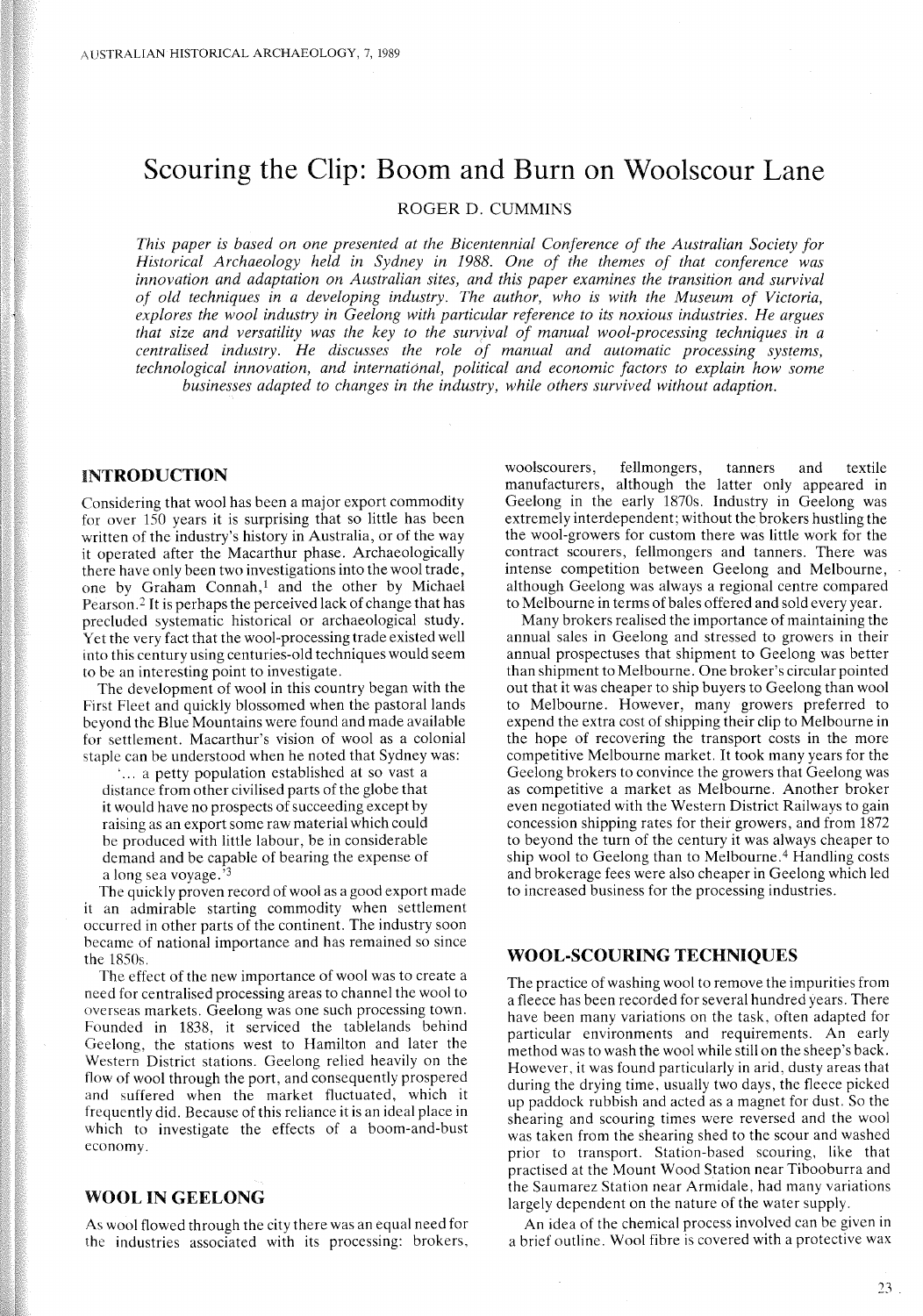made up of fatty acids, principally cholesterol and lanosterol (the raw substance of lanolin) and waterinsoluble alcohols. This wax is covered with a wool grease known as suint which is primarily made up of potassium salts and a complex mixture of organic and inorganic acids soluble in water between 43 and 54 degrees  $C<sup>5</sup>$  Because early methods of washing wool used cold water they were ineffective and only removed the sand and some vegetable matter. However, methods soon progressed and systems for washing wool in hot water were developed. The most widely practised method of hot-scouring used a large container, usually a metal shipping container cut in half, and a water heating tank located close to the scour tank. In the hot-scour alkali detergent was added to the water to make the 'liquor' and wool was dumped in after the soap had dissolved. After being agitated for a sufficient time, a period judged by the look of the wool, the bundle was rinsed. There were two methods of rinsing, either directly in the creek or using a rinsing tank construction, known as a Williams Box. This was a concrete tank usually 0.5 to 1 metre in depth which supported a wooden platform with circular holes cut into it to allow the wool to be swirled around. At Mount Wood a typical Williams Box was used which rinsed the wool in warm water, thereby helping rid the wool of any vestiges of grease. The Williams Box method was particularly valuable on station properties because the water could be recycled. <sup>6</sup> To wash wool in a hot-scour. then rinse it in the creek was known as 'potsticking'; this type of scouring was practised at the Saumarez Station.

Once scouring on stations became a regular part of harvesting the clip it was not long before contract scourers, like shearers, travelled the pastoral region at shearing time and supervised the scouring of a station's clip. It became a recognised trade. for it was realised that different breeds and finenesses of wool retained different amounts of foreign matter and exuded differing amounts of grease and, therefore, required varying scouring times. The expertise was in the judgement of how much of the wool wax had been removed from the fibre. Too much and the fibre became brittle and liable to break during later processing. Too little and the wool would not handle properly in processing. The judgement of these factors became a professional matter and formed the basis of the scouring trade.

The transfer of scouring from the station to the woolprocessing town was caused by several factors. One of the most important was transportation. Before the advent of rail, wool was shipped by dray, camel or steamer and transport fees were charged by weight. Since the difference in weight between greasy wool and scoured wool can be as much as half the greasy weight, the advantages in scouring the clip prior to transport are evident. However, when railheads were extended into the pastoral regions the railroad companies' transport charges were by volume of wool rather than by weight. Consequently, there was little to gain by scouring the fleece at the station.

The transition to town-based scouring was also aided by better working conditions, the most important being a constant and reliable source of water. Town-based scouring became more popular with buyers because the work tended to be of better quality owing to the more controlled conditions and, gradually, increased knowledge of the properties of wool. Nevertheless, the methods remained the same. It was not until the late 1880s that mechanised scours became commercially available in Australia. By this time much of the national clip was being processed in industrial centres that could handle the wool more efficiently and with better results.



Fig. 1: Plan of the Woolscour Lane site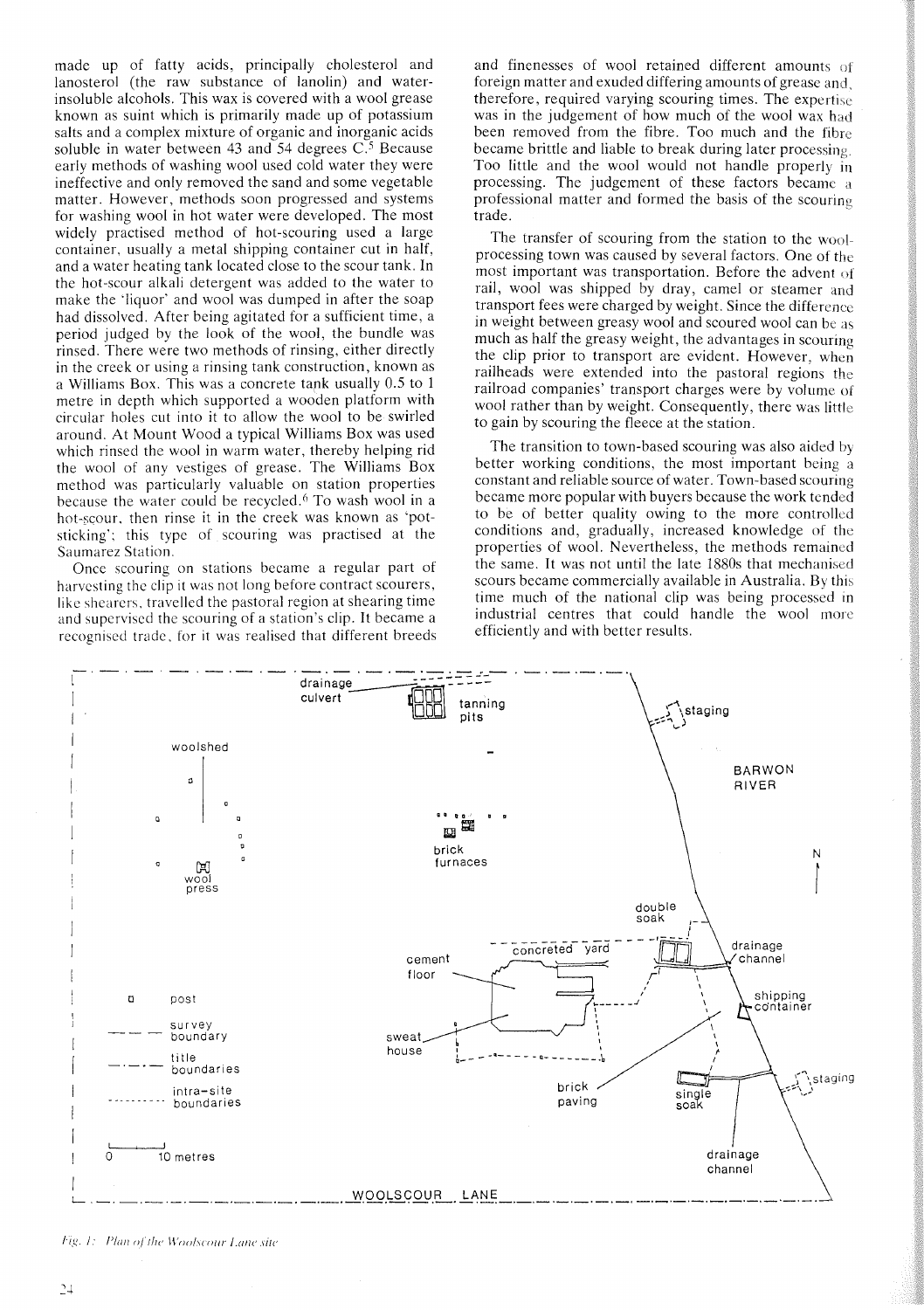# SCOURING IN GEELONG: ARCHAEOLOGICAL AND HISTORICAL EVIDENCE

In Geelong the Barwon River was the obvious choice on which to create an industrial centre for processing wool. Accordingly, when the industry boomed in the 1850s many small businesses began commercial operations on a part of the river below the principal town water main, in an area known as Breakwater, prescribed by regulations governing noxious industries. The case site for this paper was located in this area and began operations in 1868. It remained operational variously as a woolscour, fellmongery or tannery until 1953 when it burnt down and was not rebuilt.

A site survey and surface investigation revealed trade appliances which are the only remaining remnants of the several businesses of this type once operating on this part of the river. The area was prone to flooding and the silt levels over the site were high; consequently the vegetation was extremely dense. However, it became apparent that there had been very little modification or upgrading of the site. No evidence was found of occupation before the first woolscour was built in 1868. The historical records revealed that the Breakwater area had been subdivided by 1847 the year when the first noxious business, a candle making and tallow plant, is recorded. The earliest surviving survey map is of 1854, and shows the land subdivisions adjacent to the Barwon River on both sides. The block on which the Woolscour Lane business is located was designated Crown Land, and was probably used for grazing. However the proximity to the river and hence the risk from flooding would have been a danger to stock.

Artefacts surviving on site comprised the hot-scour tank, which was in fact a sectioned shipping container, the remains of two brick furnace stands, two soaking pits, a set of tanning pits, the base of a wool press, and several posts and post-holes. An aerial photograph taken by the Department of Survey and Mapping in 1947 revealed that there were five sheds on the property. When scaled, the shed positions closely matched the *in situ* locations of the posts and post-holes, although the scale and resolution of the photograph prohibited an exact reproduction of their measurements and placement.

The brick furnace stands are 1.5 m long, 1.3 m wide and 700 mm high, and 1.6 m long, 1.2 m wide and 300 mm high respectively. Both have an open centre and stoking hole. They are of different construction; the large one is rectangular, while the small one has a circular fire pit. There are two sets of pits, one a double and the other a single soak. The double soak is a brick construction approximately 4 m long, 3 m wide and 400 mm high with each soak containing a drainage pipe emptying into a common channel which flowed into the river. The single soak is a cement-rendered rectangular construction approximately 4 m long, 2 m wide and 600 mm high with a drainage hole and pipe in the eastern wall, which also flows down to the river. The set of tanning pits is composed of six cement-rendered compartments with recessed slits in the walls of each to support planks on which the hides were rested. A collapsed cement floor and apron and supporting joist-work indicate the site of one of the sheds. The shed at the rear of the block appears to have been a two-storey shed in the style of a woolstore with evenly spaced supporting posts (Fig. 1).

The Woolscour Lane business began operating in early 1867 as a woolscouring plant under the ownership of Foster Marshall, woolscourer by profession and notable figure of the local area. It appeared that he also concurrently practised fellmongery, for when he sold the business it was referred to in the columns of the Geelong Advertiser as .... the fellmongery establishment formerly owned by Mr Foster Marshall'.<sup>5</sup> The soaking pits, brick furnace stands, sweat house and woolshed date from this period (Fig. 1).

When Marshall sold the business in 1875 he had developed it into a pot-sticking woolscour with the necessary devices to practise fellmongery as well. The next owner, James Munday, was a tanner and made some additions to the site by erecting the set of tanning pits close to the northern boundary. He specialised in producing fine quality leathers - morocco, kid and roan - using innovative and uncommon tanning techniques.<sup>7</sup> It is almost certain that he would have used the skin-soaking pits built by the previous owner for parts of the tanning process.

The most widely used method of tanning in Australia was vegetable tanning which lasted well into this century before being largely replaced by chrome tanning.<sup>8</sup> Vegetable tanning using wattle bark was practised by all six tanning establishments in Geelong, although it appears that the tannery operation at Woolscour Lane explored different ways to tan leather using such items as alum, shumac, terra japonica, salt, flour and eggs.<sup>9</sup> The other five tanneries were large and capable of producing 600 to 1000 hides per week, making hard leather for harness and industrial use.  $10$ From the size of the extant features Munday's Woolscour Lane tannery could probably only produce up to 100 hides per week. However, the quality of the finished product moved one reporter to say:

... he [James Munday] seduced the services of Mr Beardon, a most experienced man, erected a new dyehouse and set to work with such a will that on Thursday when our reporter visited the place, he found it small perhaps but certainly complete, and was shown leathers that he could hardly have imagined, had he not seen them in all their stages, had been made in the colony.'ll

Munday leased and eventually sold the property, and it passed through a succession of fellmongers and woolscourers until 1953. The block of land was subdivided in 1897, creating a small parcel of land abutting the lane, and extending for 90m (297 feet) back along the laneway. Although this represented nearly half the lane frontage of the block, it was only 12m (40 feet) wide. On this small



Fig. 2: Reconstructed hot-scour and drainer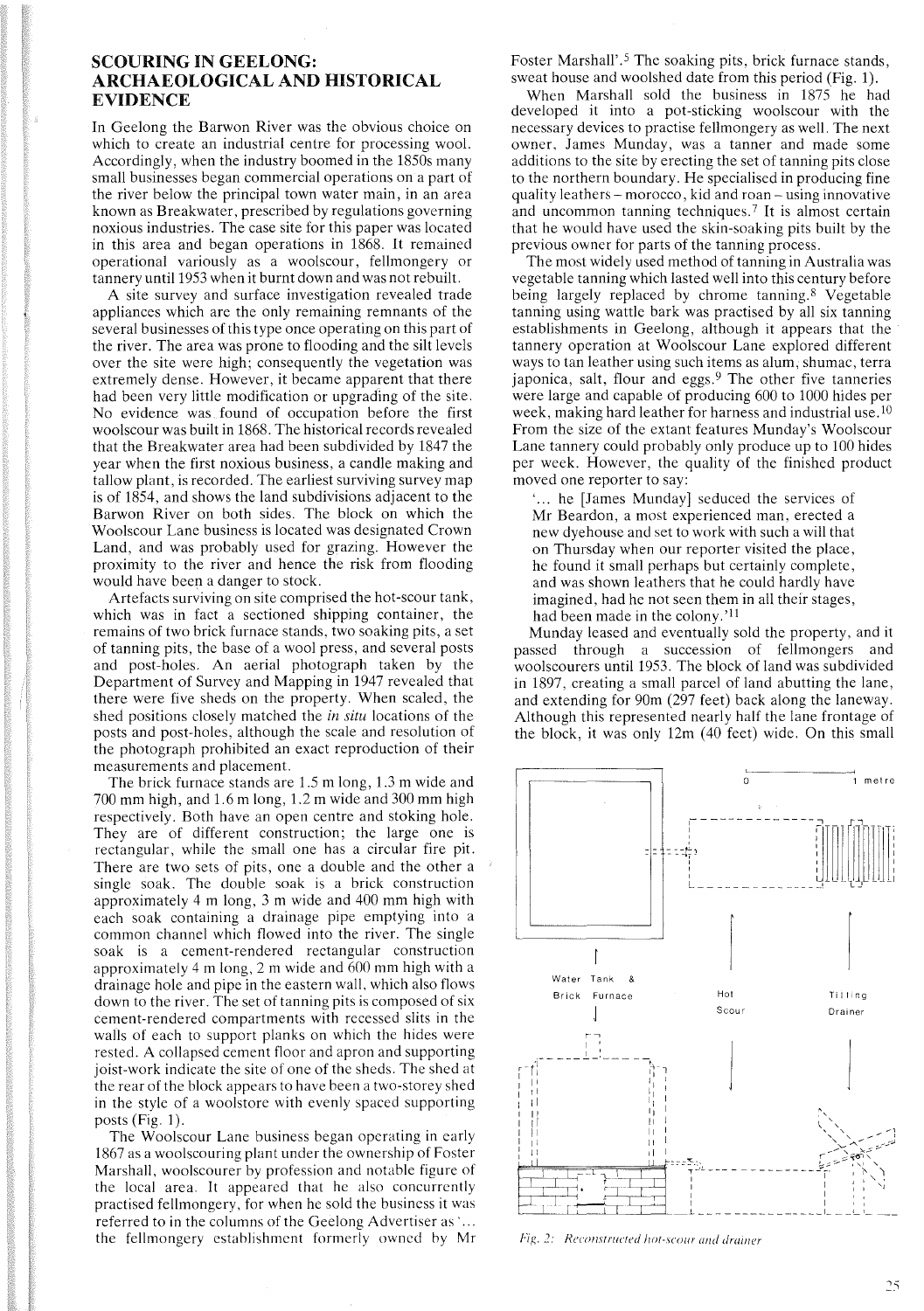block a fellmongery business was carried out until it too closed in 1953 as a result of the fire. <sup>12</sup>

All three trades were carried out on the same site, often concurrently, as they used the same appliances, tools and raw materials, and were found in close proximity to each other throughout Australia. This particular business was unique in Geelong as it was the only woolscouring firm to use a manual washing system well into this century.

## **THE BUSINESS RECONSTRUCTED**

#### **Woolscouring**

From the standing remains and historical evidence it is possible to reconstruct the design of the hot-scour and the operations conducted on the site. From the broker or buyer wool arrived by truck or dray, having come down the appropriately named Woolscour Lane. The business was equipped to operate using the pot-sticking method which it retained throughout its operation.

In this system, the same previously described hot-scour arrangement, a hot-water tank and shipping container were used. The bales were opened and the wool bundled into the hot-scour at about six kilos a time. It appears that there were two hot-scours, a large and a small one. After the hot wash the wool was heaved into a tilting drainer where the run-off was allowed to run back into the tank (Fig. 2). From the drainer it was dumped into a wheelbarrow and moved to the water's edge. It is the rinsing process in this method that is peculiar to pot-sticking. The rinsing took place in the river off floating staging. A short catwalk from the riverbank opened onto a wooden platform 1.5m square, supported by several empty 200L (44-gallon) drums, like a pontoon. Lashed to the side of the platform were four or five perforated metal crates measuring 1.8m long, 700mm wide and 700mm deep. The wool was forked into the crates and rinsed using a long flat-ended pole in a swirling motion (Fig.3). When the wool was considered clean, it was forked onto the platform to drain. From there it was taken back to land and laid out to dry on hessian sacking. Alternative methods of drying used mechanical driers of varying types. It was a remarkably simple operation and obviously successful, so successful in fact, it outlasted all the other firms' operations in the area except one. At anyone time until the Second World War there were at least half a dozen woolscourers in Breakwater.

#### **Fellmongering**

Whcn the business operated as a fellmongery the skins were laid in thc soaks and the pits filled with water. The water swelled the skins and made them supple and pliable. After two to 48 hours, depending on whether they were predried, they were ready for sweating. In the sweat house the moist skins were draped over beams where they were allowed to decompose gradually over a period of about two days, at a temperature of about 30 degrees C (Fig. 1). The follicles of the skins expanded which enabled the wool to be brushed off without damaging the skin of wool. There was another method of separating the wool from the skin by painting the skin with a paste of sodium sulphide or calcium hydroxide (slaked lime). Although this was faster than sweating. it was not a common method as it discoloured the wool if the two came in contact, and often made the wool fibre brittle. In addition, the paste was extremely strong and burnt the hands of the workers if unprotected. Once the wool had been separated from the skins the wool became part of the woolscouring process, and the skins were either used for tanning or burnt as fuel for the hotscours.

#### **Tanning**

When the site was used as a tannery the soaking pits used in the fellmongery process were the preliminary soaks for the hides prior to their being placed in the tanning pits at the northern end of the site. The shed that housed the sweat house was used as a preparation and currying room. Here the skins were scraped of their excess fat and hair prior to the tanning process. The excess material often was sold to tallow makers and plasterers, although whether it occurred at this site is unknown. The hides were then put into the tanning pits and immersed in whatever solution was being used at the time. The tanning process could take up to  $si_X$ months depending on the intended use of the leather. To ensure even tanning action the hides were shifted and redistributed at regular intervals. When the hides were tanned they were taken back to the main shed to be curried. In this part of the process the skins were scraped to the desired thickness, oiled to make them supple and finally pummelled to make them pliable.

#### **DISCUSSION**

It was apparent that the economic changes and introduced technologies from 1850 to 1950 had not greatly affected the working operation of the site, and consequently had not been reflected in the archaeological record. The reason for the long success of the Marshall-Munday establishment was that it was a small business operating with a flexible manual system which could readily adapt to varying economic conditions. It was labour- rather than capital-intensive. For most woolscourers who used a manual washing system there was little financial outlay beyond the acquisition of land. At this business in the later years there were only half a dozen employees, and because they were paid piece rates they could be laid off when demand was low and supplemented with extra labour during the high season.

Many of the other operators in this area came after the introduction of new technologies, principally the appearance of mechanical scours, and invested in them in times of increased prosperity and market stability. However, when the boom times declined and were replaced with the depressions of the 1890s and 1930s, which reduced the amount of buying and therefore scounng, those with expensive machines were caught with idle investments. If times were particularly severe and operators could not survive by fellmongering and had to close, it was impossible to recoup the investment. By using a manual system the Woolscour Lane business could tailor its processing capacity to market condition by reducing the number of employees, and could close down in times ot severe depression without the degree of cost incurred by others. The relationship between labour and machinery costs was obviously an influencing factor in the retention of a manual system.

Although businesses like the one on Woolscour Lane occupied a low niche in the overall picture of industrial Geelong, they played an important role by catering to the needs of overseas buyers and local textile mills for scoured wool. For the most part they were at the bottom end of the market, picking up the scraps of the annual clip and the occasional overseas buyer's contract. The change trom being a woolscour to becoming a fellmongery, even operating as both simultaneously, could be made without significant expenditure, and provided a flexibility not available to larger establishments which had invested in mechanical scours.

The demise of so many businesses in this area resulted from a long-lived inflated payment system which operated throughout the industry in Geelong. <sup>13</sup> It appears that the buyers, processors and woollen mills operated a subsidising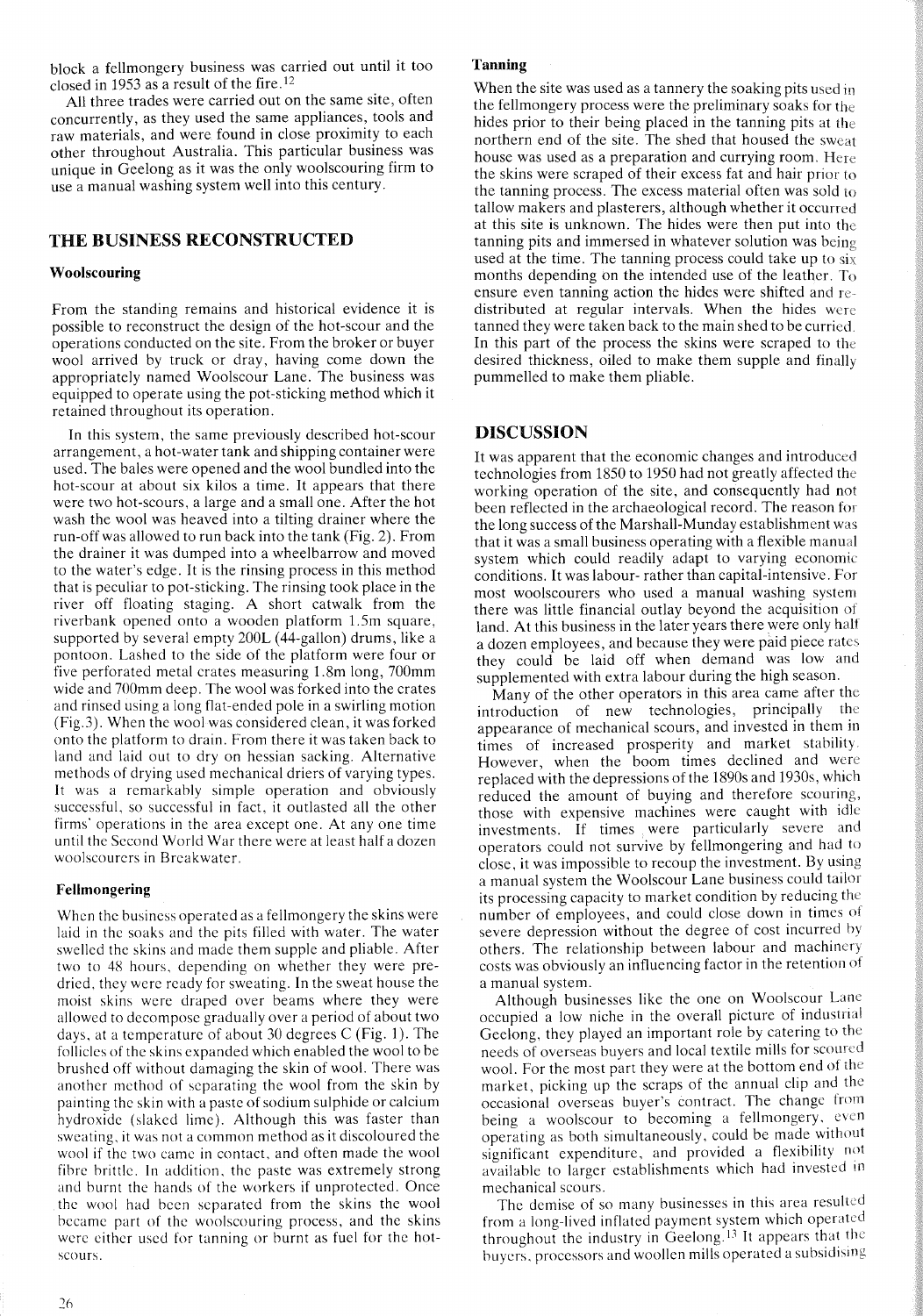

*Fig.* 3: *Woo/scouring on the Barwon River*

system where each business in the chain of wool processing paid and passed on an inflated market price for the wool. However, in times of economic stress and tough overseas competition the market could nor bear these inflated costs, and had to pay true market price, thus forcing many operators to close. **In** an effort to stem this demise the industry also set up an informal delayed repayment scheme. This operated at some woollen mills which closed in the 1890s. The mills received wool from the brokers or scourers, and delayed payment until they had converted some of the wool into cloth and sold it. The payment received from the sale was immediately passed on to pay the debt of the original purchase. By operating in this manner certain mills had no extra capital for improvements or expansion, and eventually went bankrupt. Businesses like the one on Woolscour Lane were able to survive because of their small size and versatility. The fact that it changed hands six times and was not up-graded either confirms the success of the manual system, or suggests that the property may have been a marginal investment made by pebple who had larger interests elsewhere on the Barwon River.

Although the Woolscour Lane business appeared not to have reflected many of the economic changes from an archaeological point of view, it was probably just as sensitive to both regional and global events as any of the

larger establishments because the industry was so highly interdependent. Global events such as the Franco-Prussian War, where the need for uniforms created a greater demand for Australian wool, undoubtedly increased the amount of scouring done in Geelong. <sup>14</sup> Yet the fact that neither the positive impact of increased demand nor the negative one of economic depression can be seen in the archaeological record is a testament to the versatility of the scouring system.

## CONCLUSIONS

The movement of scouring from station properties to towns was as much a result of the development of an export industry as it was of better transport. Travelling scourers became town operators working on a contract basis. The need to centralise the processing of wool prior to export resulted in the growth of towns like Geelong which flourished with the development of a regional industry. Moreover, the transition and survival of scouring from stations to towns, using the same techniques and employing manual labour, is a good indication of the value of simple processes in a boom-and-bust industry.